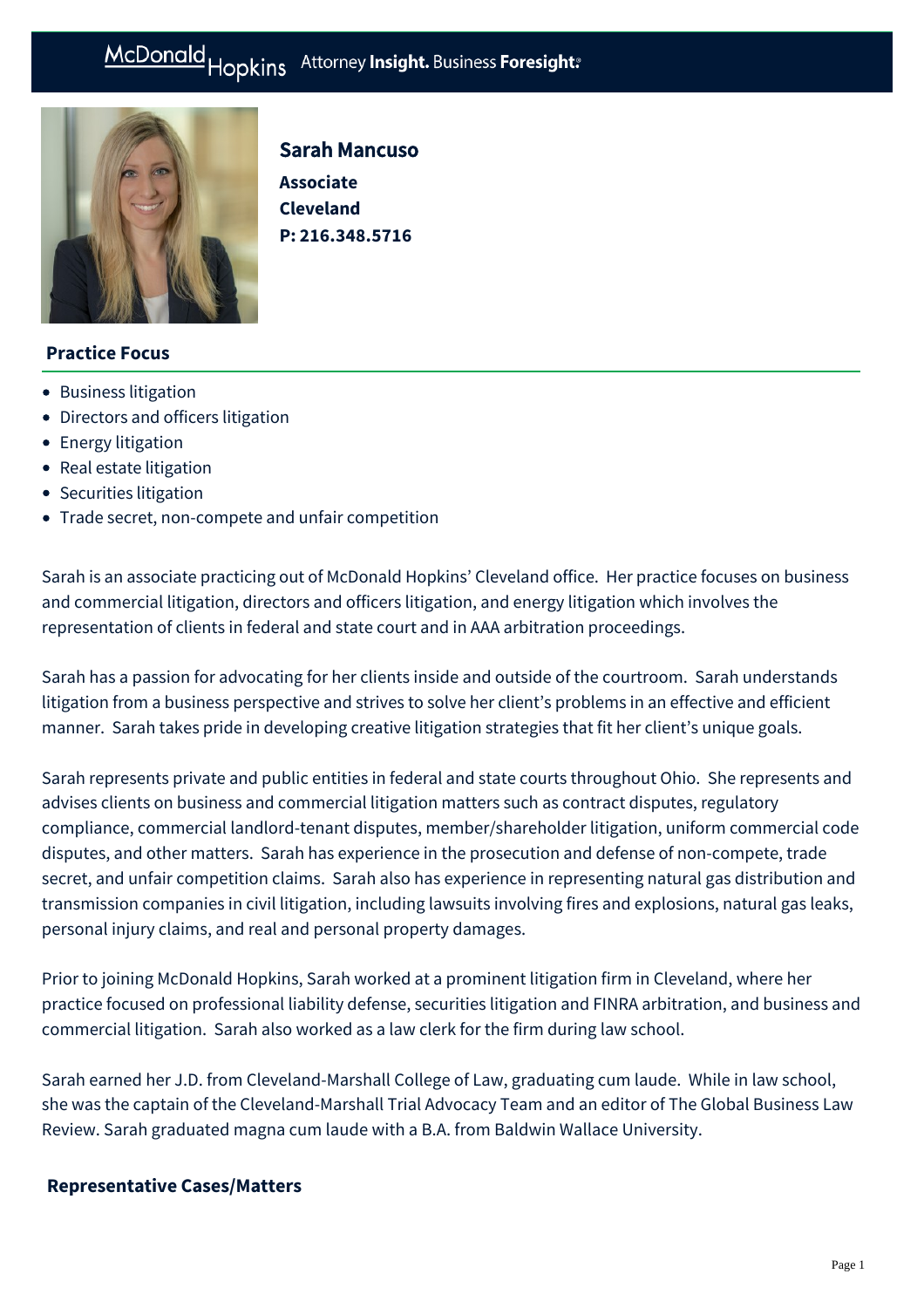## **Sarah Mancuso**

- <span id="page-1-0"></span>Represented several commercial landlords against tenants for non-payment of rent/breach of lease.
- Represented public and private entities in commercial contract disputes.
- Represented Fortune 500 public utility company in personal and property damage claims throughout Ohio.
- Won defense verdict in small claims trial on claim of professional negligence against insurance agent.
- Won summary judgment dismissal of premises liability claims against local mall.
- Defended several securities brokers in FINRA arbitration.
- Won dismissal of FINRA Statement of Claim against securities broker based on eligibility grounds.
- Won summary judgment dismissal on Ohio Consumer Sales Practices Act claims against private entity.
- Defended managing member of limited liability company against claims of breach of fiduciary duty claims in AAA arbitration.
- Defended condominium owners association against declaratory judgment and breach of fiduciary duty claims.
- Successfully represented Fortune 500 public entity in prosecution of breach of non-compete agreements against former employees.
- Won dismissal of service related claims against Fortune 500 natural gas public utility company on subject matter jurisdiction grounds.
- Won summary judgment dismissal of claims for breach of fiduciary duty and negligent hiring, training and supervision against hospital for alleged HIPAA compliance violations.

#### **Admissions - Court**

- U.S. District Court for the District of New Jersey
- U.S. District Court for the Northern District of Ohio

### **Admissions - State**

Ohio

### **Education**

- Cleveland-Marshall College of Law
- Baldwin Wallace College

#### **Honors and Awards**

- Selected for inclusion in Best Lawyers: Ones to Watch 2022
- CALI Award, High A in Corporations

#### **Professional Membership**

- Women's Energy Network
- Cleveland Metropolitan Bar Association
- The Justinian Forum